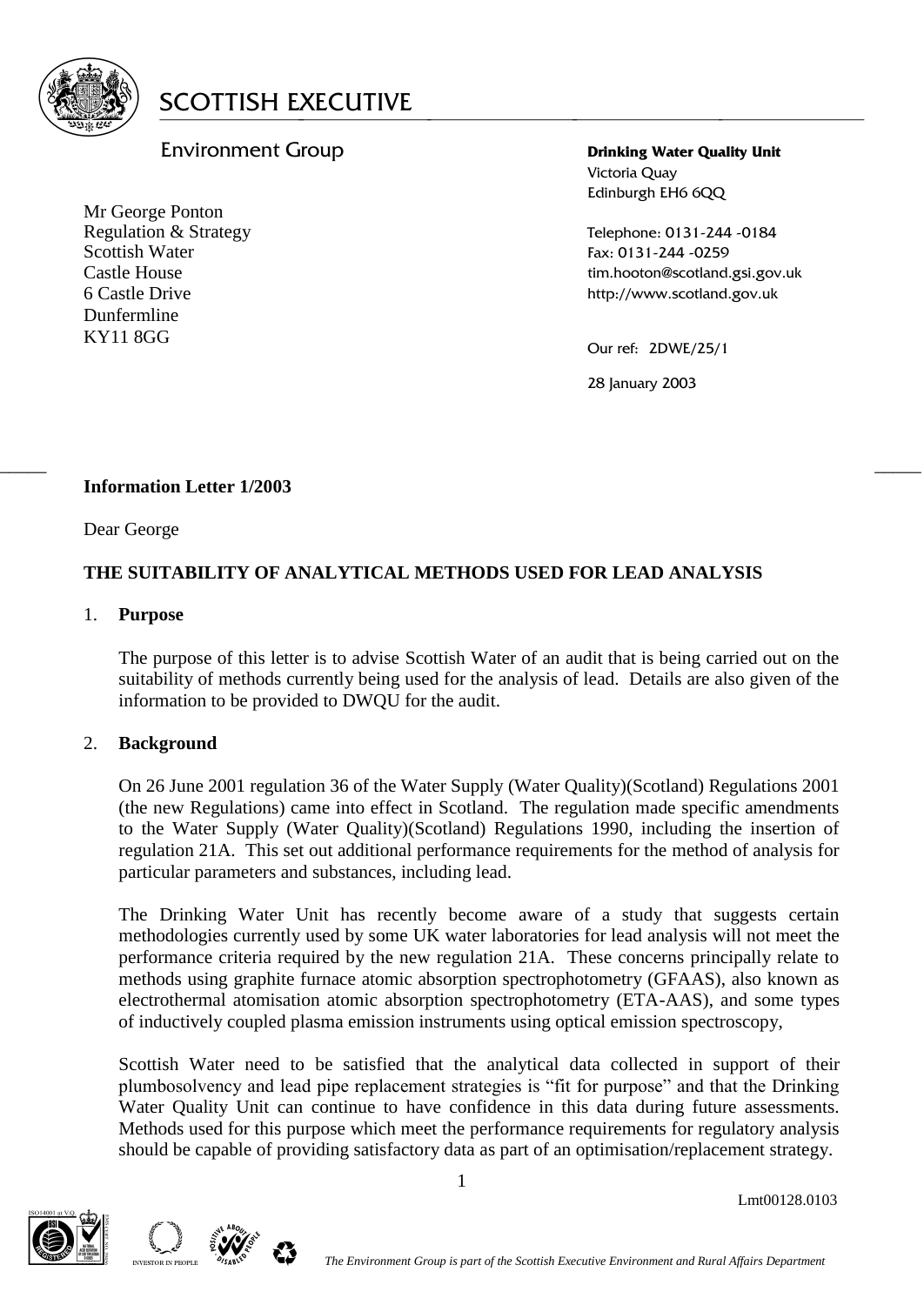The quality of this data will be crucial in the assessment of compliance with both the interim and the final lead standard. Details of the required analytical performance are given in Table 4B of Schedule 5 of the new Regulations.

# 3. **Information requirements**

Scottish Water is requested to provide, for each analytical method used since 1 January 2001 for lead analysis for compliance purposes or for plumbosolvency optimisation/lead pipe replacement assessment in each laboratory, details of the analytical method, instrumentation, method performance and quality control.

Attached at ANNEX 1 is a form giving further details of the information required. One copy of this form should be completed, with a full set of the supporting information listed in ANNEX 1, for each combination of laboratory, analytical method and instrumentation.

The information should be sent to Dr Reid, Drinking Water Quality Unit, 1-H, Victoria Quay, Edinburgh, EH6 6QQ by 7 March 2003.

## 4. **Further Information**

A copy of this letter is being sent to Willie Rowbottom, Chief Scientist and Allan Conner, General Manager – Laboratories and Sampling.

Enquiries about this letter should be addressed to Donald Reid (Tel No: 0131-244-0278 or Email: [donald.reid@scotland.gsi.gov.uk.](mailto:donald.reid@scotland.gsi.gov.uk) Please acknowledge receipt of this letter using the attached form.

2

Yours sincerely

**TIM HOOTON Drinking Water Quality Regulator for Scotland**





Lmt00128.0103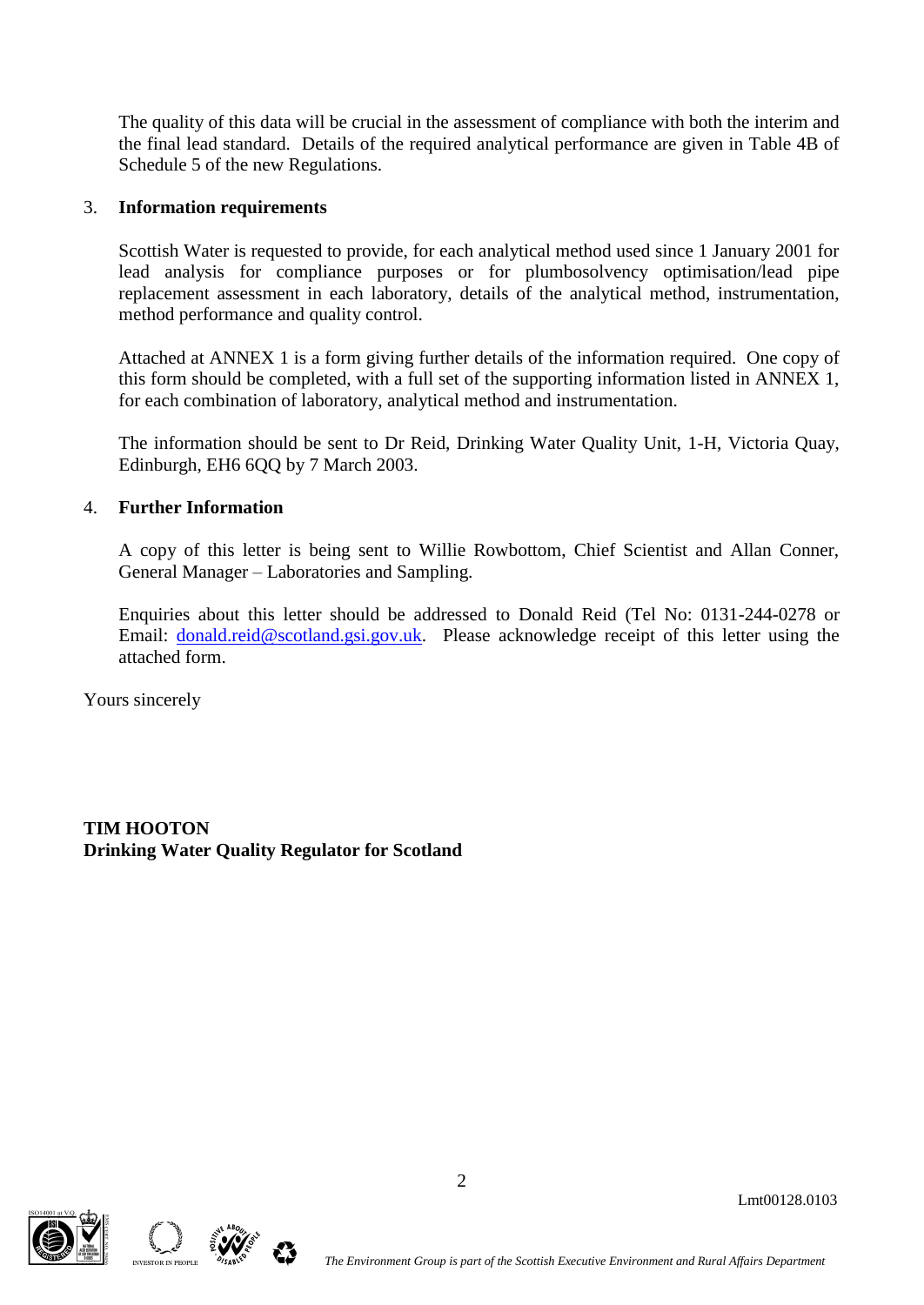| <b>ANALYSING</b>  |  |
|-------------------|--|
| <b>LABORATORY</b> |  |
| <b>INSTRUMENT</b> |  |

#### **PROCEDURE USED**

| Technique used       | Wavelength<br>$(nm)$ or<br>lead<br>isotopes<br>used | Details of<br>background<br>correction<br>wavelength(s)<br>and/or any<br>correction<br>algorithm | Internal<br>standard<br>element and<br>concentration<br>(if used) | Ultrasonic<br>nebuliser<br>used<br>(Yes/No)                | Any other<br>relevant<br>comments |
|----------------------|-----------------------------------------------------|--------------------------------------------------------------------------------------------------|-------------------------------------------------------------------|------------------------------------------------------------|-----------------------------------|
| ICP-OES radial       |                                                     |                                                                                                  |                                                                   |                                                            |                                   |
| <b>ICP-OES</b> axial |                                                     |                                                                                                  |                                                                   |                                                            |                                   |
| <b>ICP-MS</b>        |                                                     |                                                                                                  |                                                                   |                                                            |                                   |
|                      | Wavelength<br>(nm)                                  | Type of<br>background<br>correction<br>used                                                      | Matrix<br>Modifier<br>used                                        | Method of<br>Measurement<br>(peak)<br>area/peak<br>height) | Platform<br>used<br>(Yes/No)      |
| GFAAS(ETA-<br>AAS)   |                                                     |                                                                                                  |                                                                   |                                                            |                                   |
|                      | Indicate if used with brief details                 |                                                                                                  |                                                                   |                                                            |                                   |
| Electrochemical      |                                                     |                                                                                                  |                                                                   |                                                            |                                   |
| Other                |                                                     |                                                                                                  |                                                                   |                                                            |                                   |

# METHOD REFERENCE\*

METHOD USED FOR compliance samples/plumbsolvency control Samples/both\*\*

\_\_\_\_\_\_\_\_\_\_\_\_\_\_\_\_\_\_\_\_\_\_\_\_\_\_\_\_\_\_\_\_\_\_\_\_\_\_\_\_\_\_\_\_\_\_\_\_\_\_\_\_\_\_

METHOD CURRENTLY IN USE/USE OF METHOD CEASED ON  $\frac{1}{2}$  /  $\frac{1}{2}$  \*\*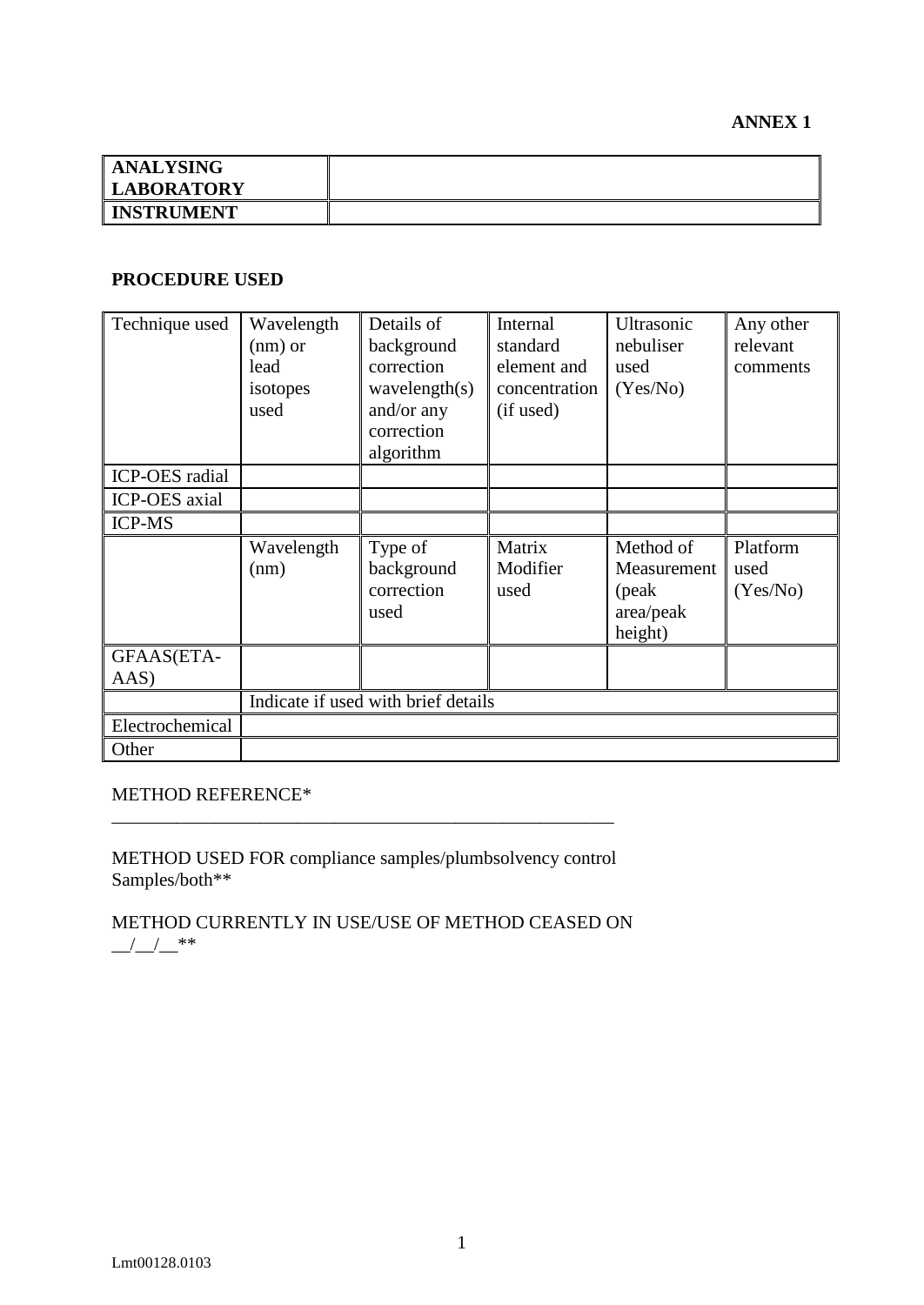# NAME OF PERSON ABLE TO PROVIDE FURTHER INFORMATION

| CONTACT DETAILS: | Tel.    |  |
|------------------|---------|--|
|                  | FAX.    |  |
|                  | E-MAIL. |  |

\_\_\_\_\_\_\_\_\_\_\_\_\_\_\_\_\_\_\_\_\_\_\_\_\_\_\_\_\_\_\_\_\_\_\_\_\_\_\_\_\_\_\_\_\_\_\_\_\_\_

\*Required only if two or more identical methods are used by the same laboratory

\*\*Delete as appropriate

#### **Information required**

- 1. Full written copy of the analytical method used for lead analysis, together with any supplementary operating procedures on instrument set up, sample preservation and pre-treatment, sample preparation and system suitability checks.
- 2. Most recent performance data this must include the raw data obtained from the instrument, a table of the performance data used to compile the Annex 2 form attached (including date of testing and all data excluded from calculations), and a completed copy of Annex 2.
- 3. If not included in the method specific details on the instrumentation used and all relevant accessories such as ultrasonic nebulisers. (Manufacturer /Model /Age of instrument).
- 4. Copies of all service contracts/installation/service/repair records relating to the relevant instruments and accessories from Jan 2001 to date.
- 5. Copy of manufacturers expected performance characteristics for lead analysis in potable water for that instrumentation (where available).
- 6. Details of and results of participation in external AQC schemes for lead from 1 January 2001 to date. Include commentary on any apparently unsatisfactory performance and any correction action subsequently taken.
- 7. Internal AQC charts since most recent performance tests. Include commentary on any deterioration in performance and any corrective action taken.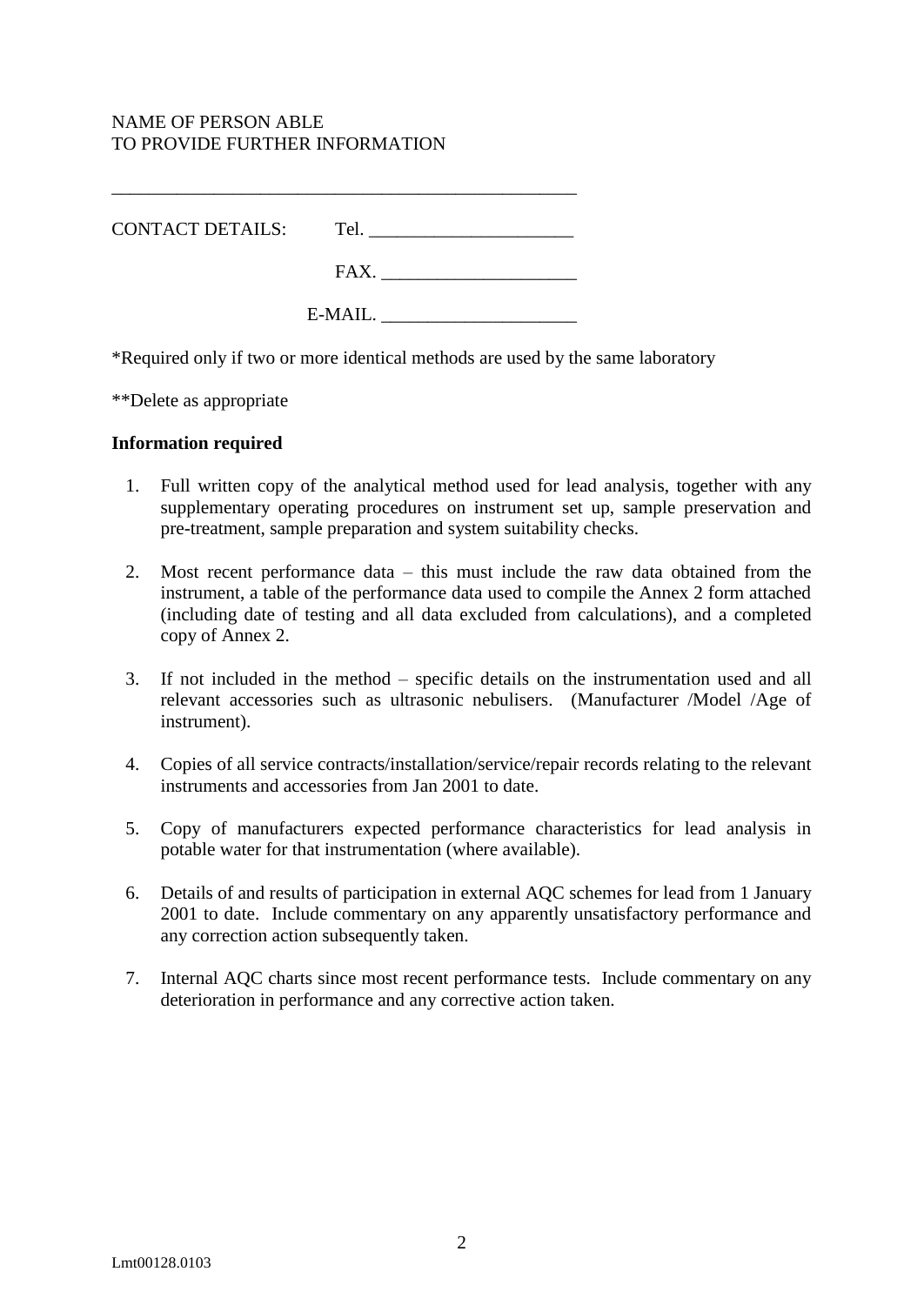| <b>PROCEDURE USED</b><br><b>METHOD</b><br>REFERENCE* | <b>LABORATORY</b> |  |
|------------------------------------------------------|-------------------|--|
|                                                      |                   |  |
|                                                      |                   |  |
|                                                      |                   |  |
| Calibrated Rande (eg 0                               |                   |  |
| to 20 $\mu$ g/l)                                     |                   |  |

\*If required (see Annex 1)

# **Performance testing programme**

| Date testing            |  |
|-------------------------|--|
| commenced               |  |
| Date testing completed  |  |
| Number of standards     |  |
| tested                  |  |
| Concentrations of       |  |
| standards               |  |
| Number of water types   |  |
| tested                  |  |
| Sample spiking level    |  |
| Solution used for limit |  |
| of detection            |  |
| determination           |  |
| Method used for         |  |
| calculating limit of    |  |
| detection               |  |
| Number of batches       |  |
| Number of replicates    |  |
| per batch               |  |

Types of water performance tested (source type, calcium, magnesium, electrical conductivity, alkalinity, total organic carbon, other relevant properties, and reference number in data summary below).

Type 1

Type 2

Type 3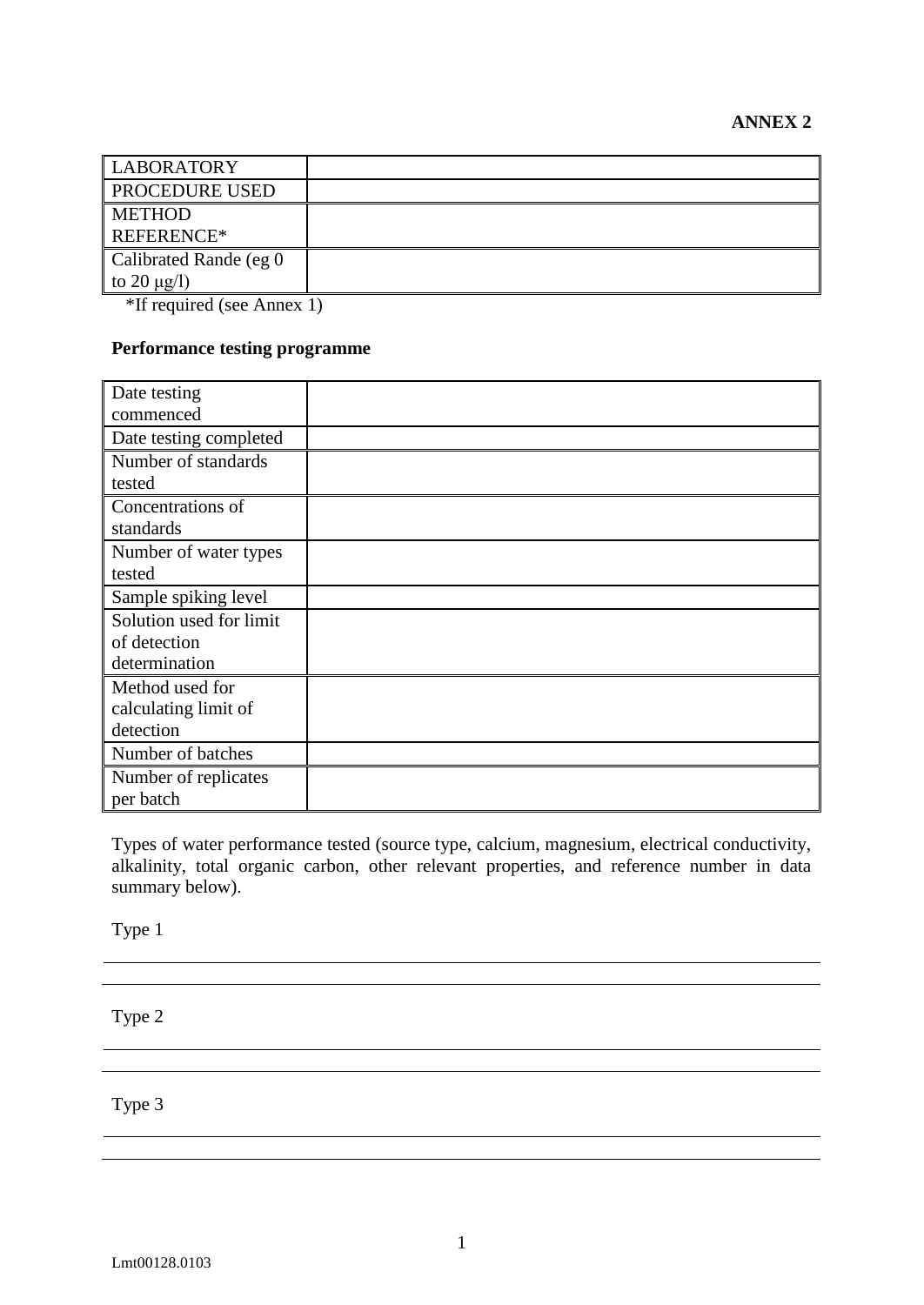# **Summary of performance testing data**

| Solution                           | Nominal<br>Value/spike<br>added | Mean | Trueness | Within<br><b>Batch</b><br>sd | <b>Between</b><br>Batch sd | Total<br>sd | Precision | $\%$<br>recovery |
|------------------------------------|---------------------------------|------|----------|------------------------------|----------------------------|-------------|-----------|------------------|
| Standard<br>$\mathbf{1}$           |                                 |      |          |                              |                            |             |           |                  |
| Standard<br>$\overline{2}$         |                                 |      |          |                              |                            |             |           |                  |
| PCV std                            |                                 |      |          |                              |                            |             |           |                  |
| Sample<br>1                        |                                 |      |          |                              |                            |             |           |                  |
| Spiked<br>Sample<br>$\mathbf{1}$   |                                 |      |          |                              |                            |             |           |                  |
| Sample<br>$\overline{2}$           |                                 |      |          |                              |                            |             |           |                  |
| Spiked<br>Sample<br>$\overline{2}$ |                                 |      |          |                              |                            |             |           |                  |
| Sample<br>3                        |                                 |      |          |                              |                            |             |           |                  |
| Spiked<br>Sample<br>3              |                                 |      |          |                              |                            |             |           |                  |
| <b>Blank</b>                       |                                 |      |          |                              |                            |             |           |                  |
| Other<br>(specify)                 |                                 |      |          |                              |                            |             |           |                  |
|                                    |                                 |      |          |                              |                            |             |           |                  |
|                                    |                                 |      |          |                              |                            |             |           |                  |
|                                    |                                 |      |          |                              |                            |             |           |                  |
| Limit of detection                 |                                 |      |          |                              |                            |             |           |                  |
|                                    | Units of measurement            |      |          |                              |                            |             |           |                  |